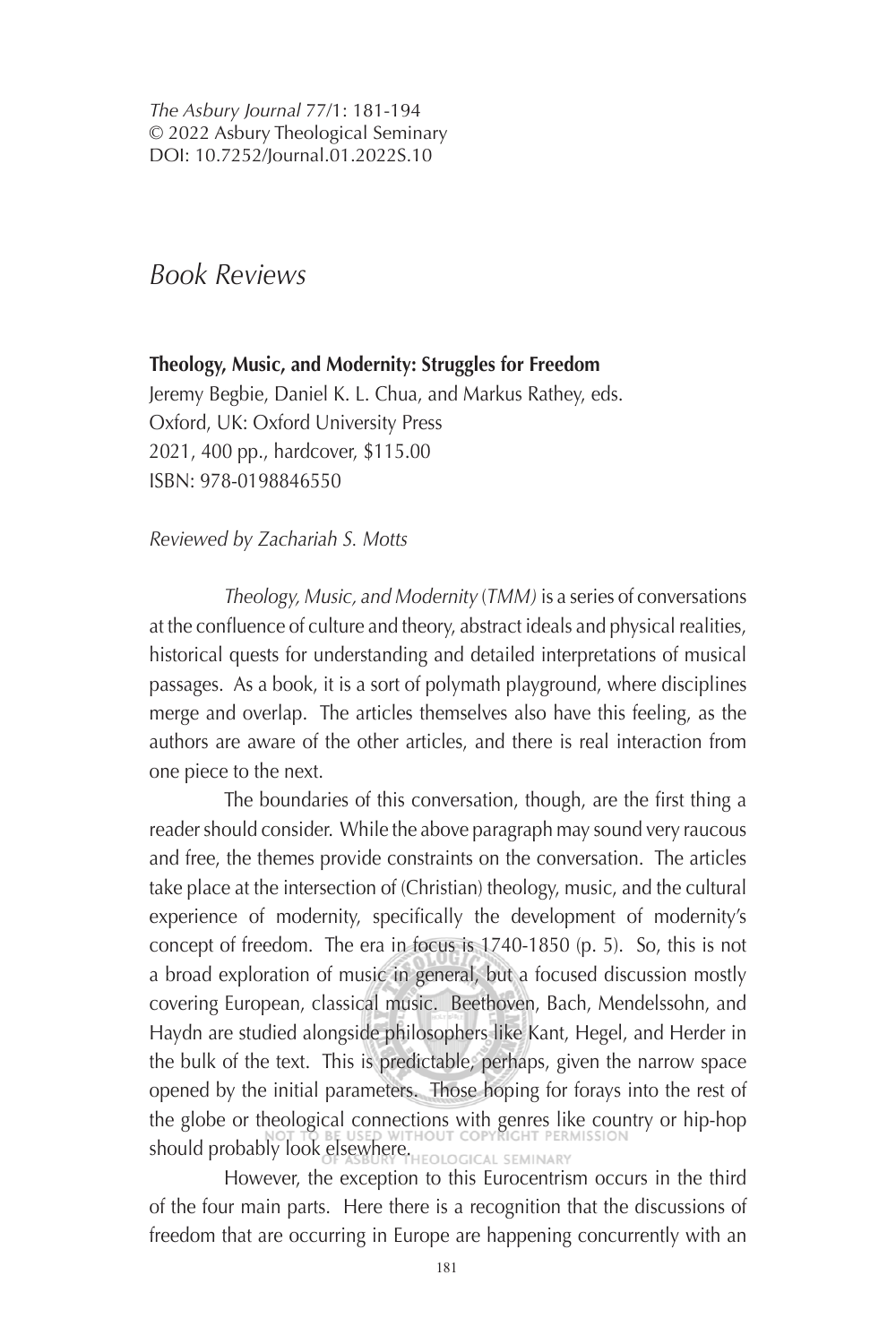era of colonialism and slavery. The text moves across the Atlantic to follow the life of Richard Allen, the founder of the African Methodist Episcopal Church. This section is well done and looks at the life of Allen alongside the successive hymnals published during his leadership. The theme of freedom is developed through these essays also, but the shape of the concept of freedom for Beethoven's listeners and for Allen's congregations is obviously very different.

In a book on music, theology, and a narrow cultural era, a book that moves back and forth from St. Paul to music theory to art interpretation to philosophy, I found myself asking what this work does best. Though it was interesting looking at theology through conceptual lenses provided by music or tracing out again Pauline concepts of freedom versus modern ones, those discussions, while erudite and well-sourced, did not strike me as groundbreaking. The essays exploring Herder, language, and music in the last section pose curious questions about the relationship between language and music, and the contrast between the two. However, in my opinion, of the disciplines through which this book is roaming, it is at its best when it is doing history. The life of Richard Allen and Felix Mendelssohn, outlining the contours of the concept of freedom by looking at artifacts like paintings and scores, elaborating on the movement of Bach's music from the church to the concert hall: these are the places where *TMM* shines. I do not come away feeling as though I have met a challenging new theological concept or found a breathtaking interpretation of Beethoven's *Eroica*, but I do feel that I have gained some quality historical context and insight into this era that I did not have before.

#### **Paul's Three Paths to Salvation**

Gabriele Boccaccini Grand Rapids, MI: William B. Eerdmans 2020, 180 pp., hardcover, \$24.24 ISBN: 978-0-8028-3921-3

*Reviewed by Alberto I. Bonilla-Giovanetti* OF ASBURY THEOLOGICAL SEMINARY

Gabriele Boccaccini's *Paul's Three Paths to Salvation* seeks to situate the apostle Paul within his heavily apocalyptic Jewish worldview in order to best understand the apostle's soteriology.

 $0G$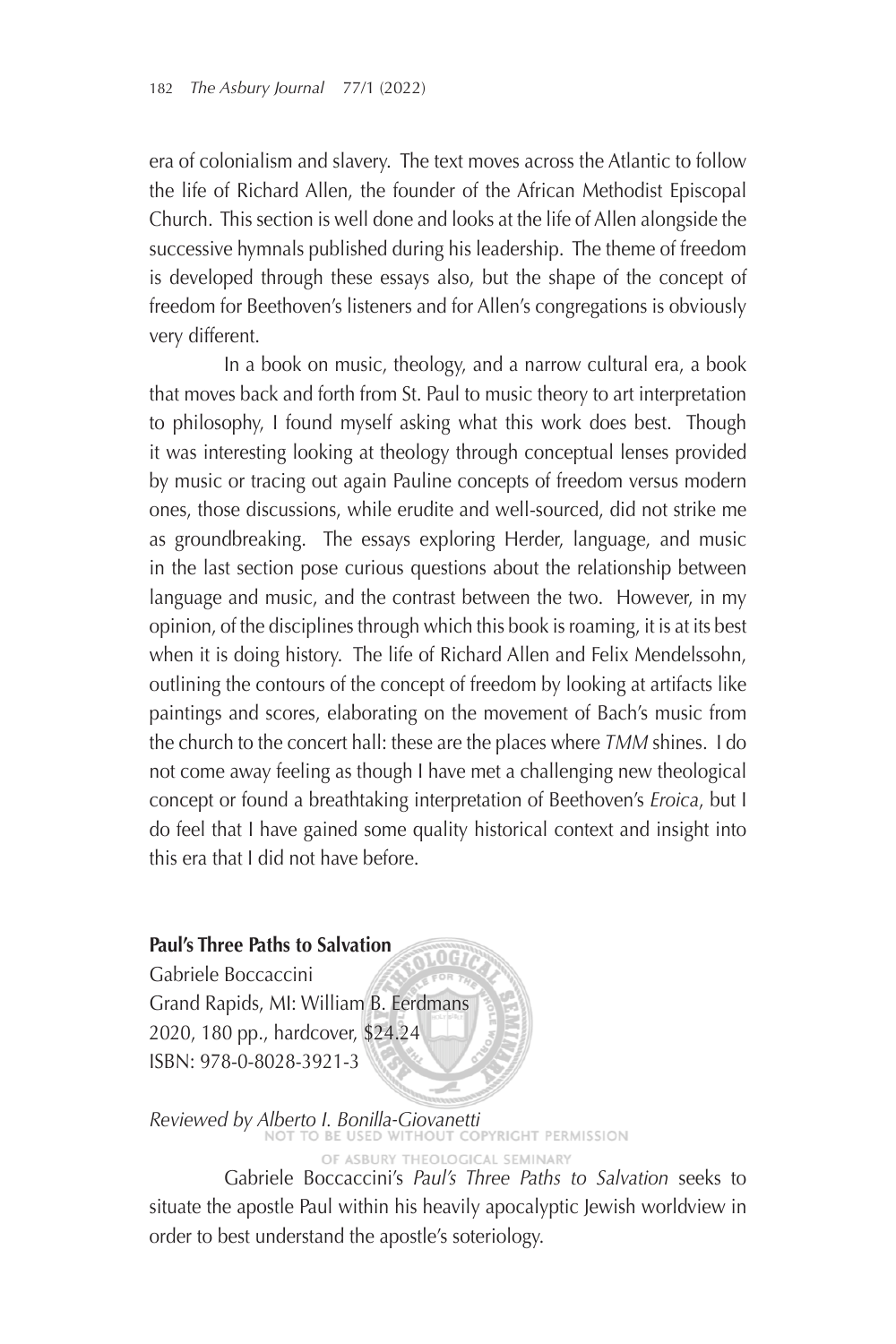The book is divided into a foreword, a preface, and nine chapters. David Bentley Hart states in his foreword that he admires Boccaccini's attempt at contextualizing Paul in his apocalyptic Jewish context, which focuses on Christ's salvific work that accomplishes the defeat of evil spiritual powers, instead of focusing on later controversies about justification and righteousness in the Protestant Reformation (xii–xiii). Boccaccini's preface gives a brief synopsis of his intellectual journey toward this book, where he sees a turning point in his understanding of Paul when he "began to realize that Paul's message of justification by faith was not addressed indiscriminately to all (Jews and gentiles alike), nor exclusively to gentiles but specifically to the many—the sinners (Jews and gentiles alike)" (xviii).

Chapter 1 addresses the controversy of whether Paul remained a Jew or if he became a Christian. Here the author gives a brief history of research of Paul's relationship to Judaism, weaving his thoughts with his account of various important researchers views on this issue. The main schools of thought addressed in this chapter include a Lutheran view, an apocalyptic view, the New Perspective on Paul (NPP), and the Paul-within-Judaism view. Even though Boccaccini strongly sympathizes with the Paul-within-Judaism approach, he seeks to nuance his views, recognizing that "[t]he real Paul belongs neither exclusively to Judaism nor solely to Christianity but rather to the diversity of the Second Temple as one of its most radical and distinctive components" (23).

Chapter 2 addresses the controversial question within Pauline studies of whether Paul converted to Christianity. Boccaccini then recounts the process of gentile proselytism into Judaism, the debates in Second Temple Judaism on apostasy, and argues that Paul's situation is to be understood as an issue within Judaism, not the initial stage of the "parting of the ways" (34). Because of this, Boccaccini sides with those who posit that Paul's experience on the road to Damascus was a call within Judaism (i.e., change in party from Pharisaism to the Jesus Movement), not a conversion to Christianity (38).

Chapter 3 revolves around Jewish apocalyptic literature and its relationship to Paul. In this chapter, Boccaccini first recounts how certain scholars, such as R.H. Charles, Albert Schweitzer, Rudolf Bultmann, and John Collins address apocalyptic views in their different contexts. Secondly, Boccaccini addresses the apocalyptic worldview itself, noting that the question of evil was central to this worldview. He notes that "in apocalyptic circles many viewed the origin of evil not as a consequence of God's will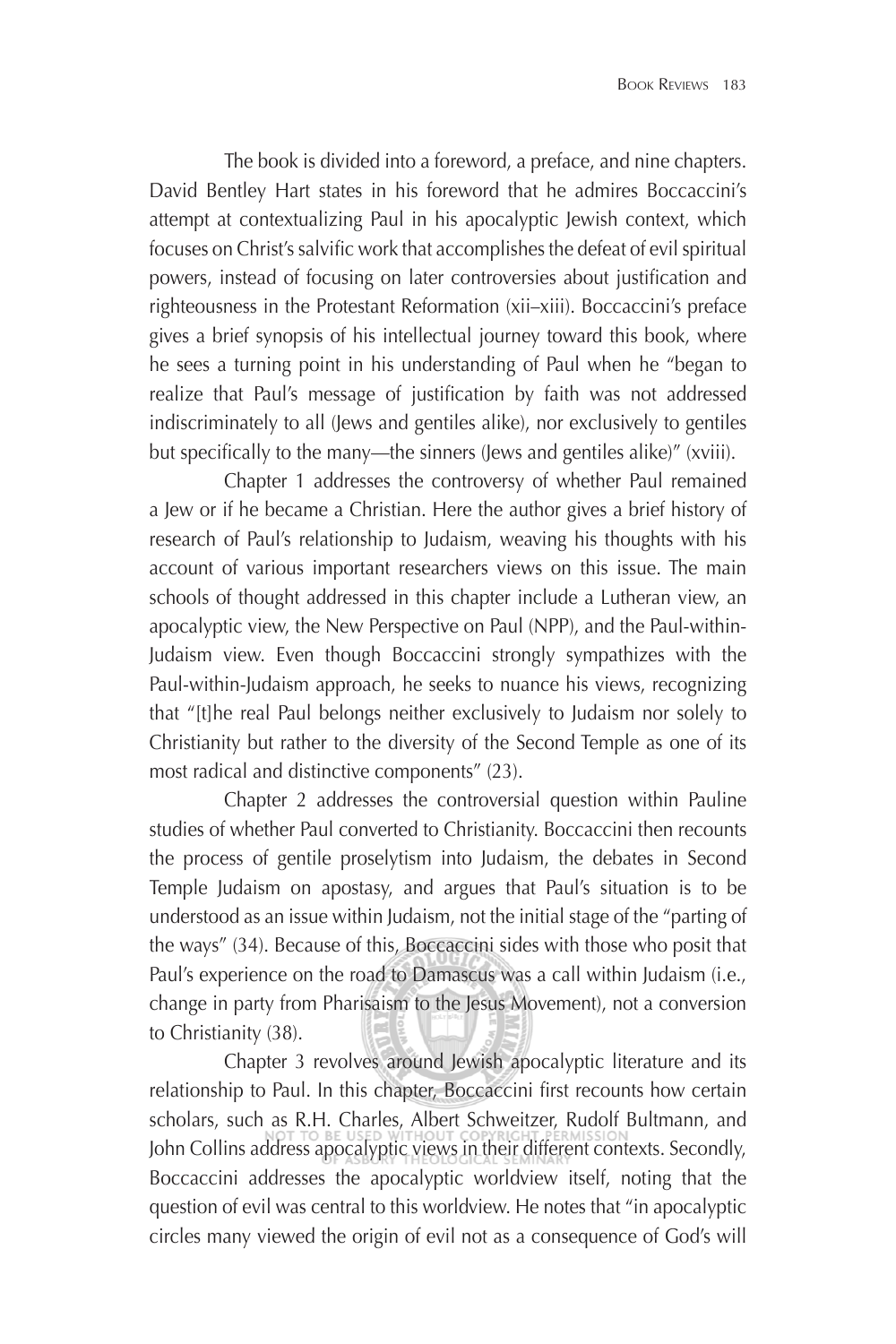or human transgression but as a rebellion of superhuman angelic powers." The author notes how different streams of Judaism respond to this question, citing primary sources, such as 1 Enoch, Jubilees, Daniel, and Qumran literature, and how these sources relate evil, angelic beings, and adherence to Torah. These issues are related to Paul in that they "are subordinated to Paul's central apocalyptic idea of the superhuman origin of evil, including the problem of personal salvation, the inclusion of non-Jews, and the relevance of the Mosaic torah" (54).

Chapter 4 addresses Jewish messianism. Boccaccini surveys two main versions of the Messiah, the "Son of David," and the "Son of Man." On the one hand, the "Son of David" was viewed as a more political and military idea that focused on the monarchy and on adherence to Torah (61). The messianic "Son of Man," on the other hand, was viewed as being focused on supernatural liberation, not only socio-political freedom. Based on 1 Enoch, the "Son of Man" was "[c]reated at the beginning of the first creation before the angelic hosts, […] is a preexistent, superhuman being, destined to remain 'hidden' until his glorious manifestation" (64). Despite having a minimalist view of the reliability of the Gospels to know the historical Jesus's self-understanding, Boccaccini argues that Mark asserts that Jesus had an Enochic view of the messiah via the "Son of Man." Thus, in the author's view, the early church "understood Jesus in apocalyptic terms. He was the Son of Man, the final judge and destroyer of evil at the end of time" (67).

Chapter 5 views forgiveness eschatologically and apocalyptically through an Enochic lens. Here Boccaccini argues that, based on 1 Enoch 50, "repentance at the time of the last judgment will cause God to forgive some sinners by mercy" (71), which is different than salvation through following Torah that was common in Second Temple Judaism. This text provides an apocalyptic and eschatological precursor to John the Baptist's preaching of repentance, since Boccaccini argues that this apocalyptic tradition sustained that God's judgment was imminent, but his mercy was available to sinners who repented (77). This is then ultimately taken up by Jesus himself in the Synoptic tradition, who is portrayed as the forgiving messiah who, by his death, would forgive the "many" who are sinners (81). Thus, in agreement with the apocalyptic and eschatological views of the early Jesus movement, Paul proclaims this same message of Jesus's forgiving sacrifice to the many sinners who repent before the eschaton (89).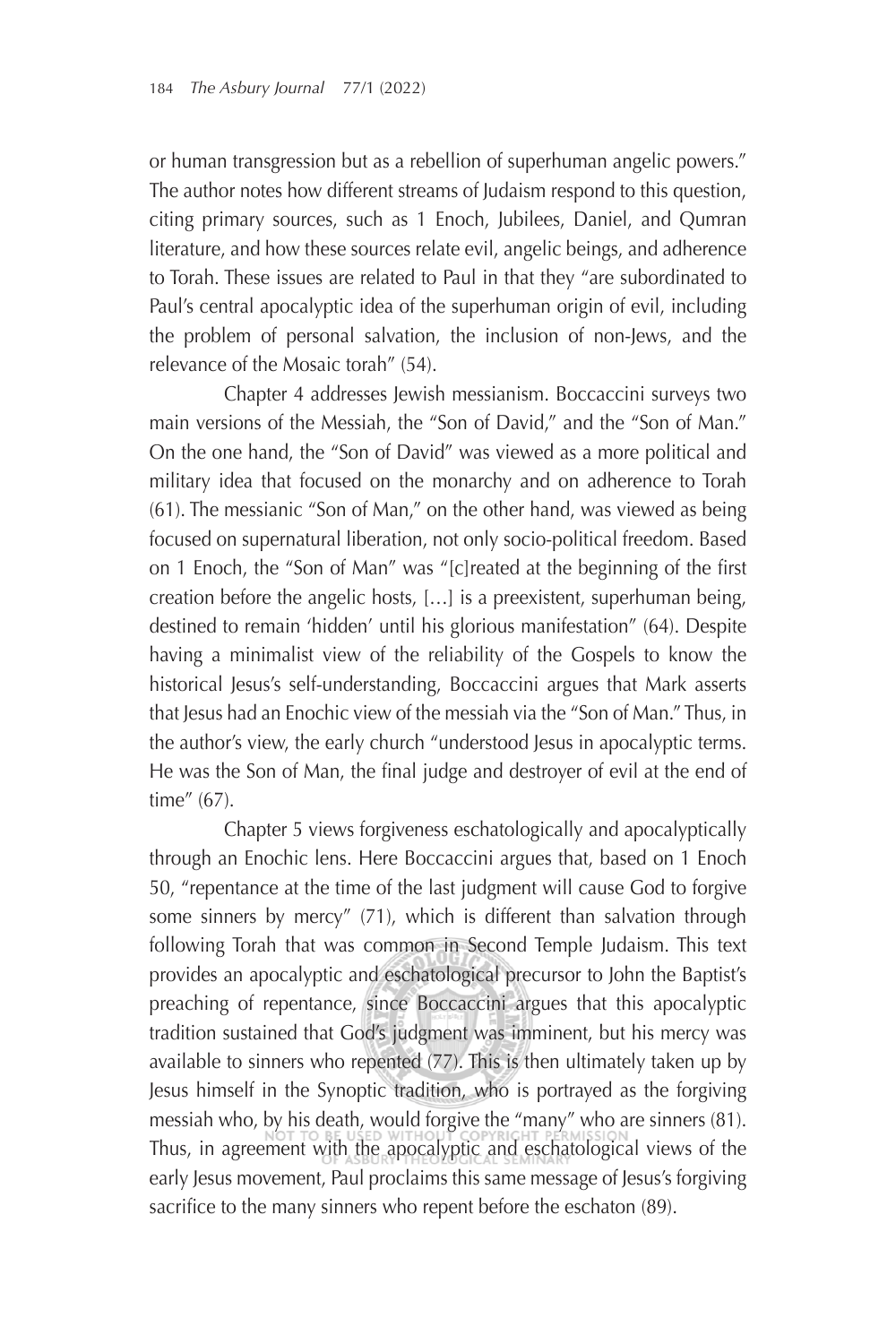Chapter 6 addresses the Jewish background to Paul's Christology. The author surveys modern scholarship on low and high Christology, especially the works of Bart Ehrman and Larry Hurtado, as well as the complex world of Jewish monotheism. For Boccaccini, the most important question regarding the evolution of Christology is not when Jesus was regarded as divine (cf. Ehrman) or when he was venerated/worshiped (cf. Hurtado), but rather when Jesus was regarded as uncreated (97). On this issue, the author argues that Paul and the Synoptics are in broad agreement on Christology, with the Pauline distinctives of an Adam parallelism and his focus on the sacrifice of Jesus for forgiveness of sins. This would be to highlight Paul's apocalyptic bent in his Christology (104).

Chapter 7 differentiates justification and salvation in Paul's theology. Boccaccini sustains that both Augustine and Luther conflated both justification and salvation, thus leading later theologians and scholars to make anachronistic arguments regarding Paul's soteriology. For Boccaccini, as argued throughout the book, it is best to interpret Paul's soteriology through an apocalyptic lens. Paul's apocalyptic lens (cf. Enoch's *Book of Parables*) claims that humanity is under the powers of evil spirits and are thus unable to be free from sin on their own, therefore needing Christ's salvation. Boccaccini, however, differentiates who exactly needs salvation. He says that justification is God's forgiveness of past sins that humanity suffered under the rule of evil powers, but after that, everyone is judged and saved according to their works (122). So, in his view, Boccaccini argues that by separating justification and salvation interpreters are able to separate Paul from Augustine and Luther and read him in his Second Temple apocalyptic environment.

Chapter 8 addresses Paul's role as apostle in the nations. Boccaccini briefly surveys Jewish (especially Hellenistic) views on proselytes and Godfearers before delving into how the early Jesus movement handled Gentiles. Boccaccini emphasizes the "slavery" motif regarding sin to explain that, in an apocalyptic view, both Jews and Gentiles are in a "postwar scenario" where they are enslaved to sin and the evil spiritual powers because Adam and Eve lost their war against them  $(142-43)$ . They are then justified from this, being made free from their slavery and made one with Christ and each other. How this relates to early ecclesiology is then the difficult thing. In Boccaccini's view, the already/not yet reality is made evident in ecclesiology, where followers of Jesus are "[m]ade mystically equal 'in Christ' (but not yet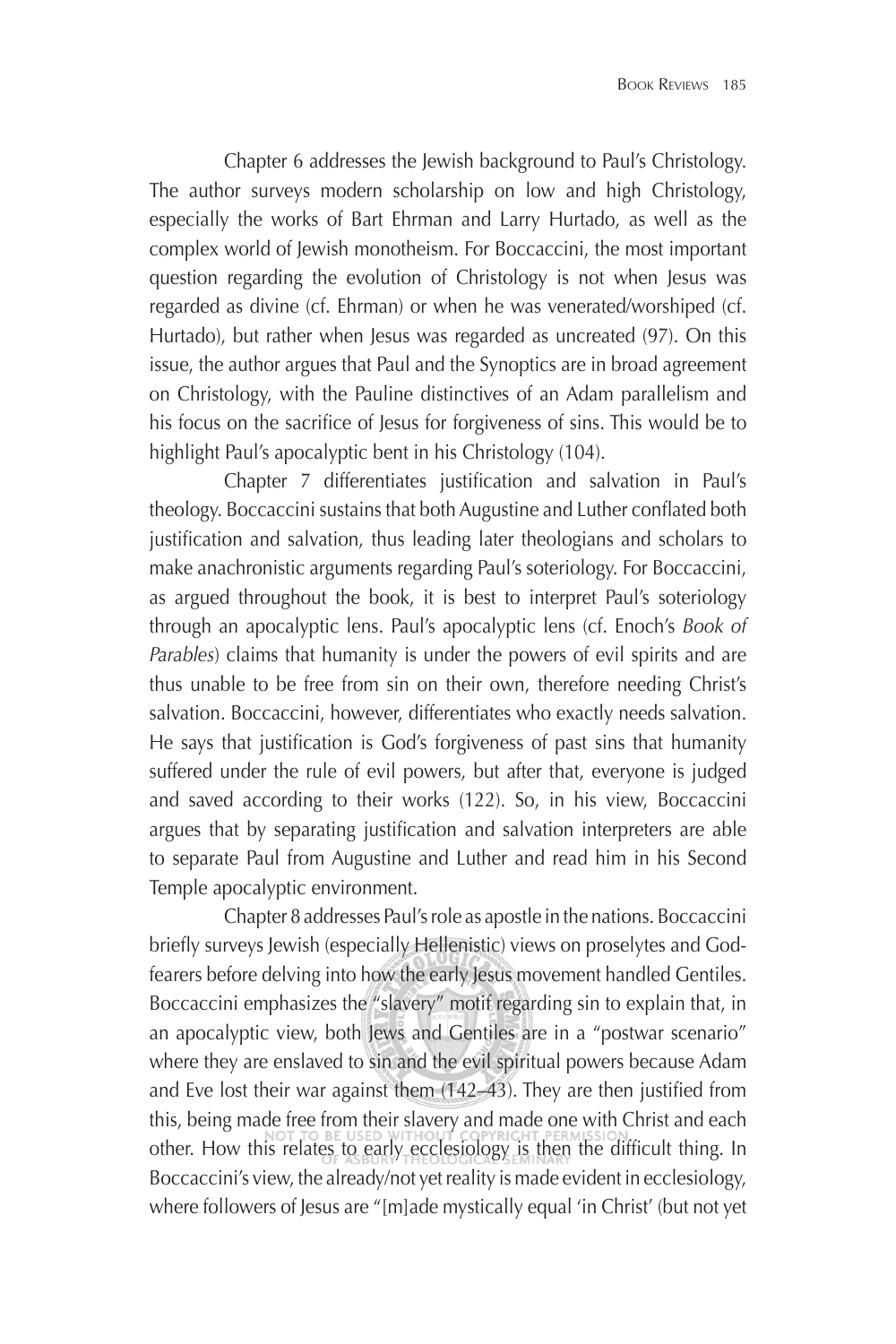equal in this world), they should live in this world in harmony and mutual love (but not in equality), according to their own distinct identities" (155). The fullness of the believer's status in Christ would be fulfilled in the world to come, not on this one.

Chapter 9 summarizes the main points of Boccaccini's book, especially on Paul's apocalyptic worldview, the misreading of Augustine and Luther on justification, and then suggests some ideas for implications in Christian theology and interreligious dialogue, especially with Jews. Thus, Boccaccini argues that "In Paul's view, Christ is God's gift not to all but to the many—the sinners" (162). So, the implications for Boccaccini are that Jews are saved by following Torah, Gentiles are saved by following the natural law of their conscience, and sinners (whether Jews or Gentiles) are justified (i.e., forgiven) by the eschatological gift of Christ, which puts them on the path to good works and salvation.

Gabriele Boccaccini's work certainly makes one think about Paul, his context, and how understanding his letters shape our theology and praxis for today. The fact that some of his views would be controversial to many should not deter one to engage with his ideas and accept or push back where necessary. His strong insistence on situating Paul within his Jewish context is key, and his support of reading him through an apocalyptic lens is correct. How this applies to specific instances in the Pauline corpus, such as issues of Christology or the relationship of justification and salvation, may be debated, however. This last point should surely prompt theological students, both beginners and those with experience, to revisit some of the basic claims of Protestant soteriology and compare them with Boccaccini's reading of Paul. Furthermore, Boccaccini's writing style is clear and concise, which invites a wide audience to partake of the discussion. His findings would surely instigate responses from other Pauline scholars, yet his book was written so that any curious reader of Paul may benefit from his research. Considering that *Paul's Three Paths to Salvation* is clearly written, yet arrives at innovative conclusions, this book is one that should be read by a wide audience. This is especially true considering that one of Boccaccini's own purposes for his book is to bridge gaps in interreligious dialogue. As said before, not everyone will agree with all of Boccaccini's arguments, but every thoughtful reader should find something stimulating to consider and discuss for a long time.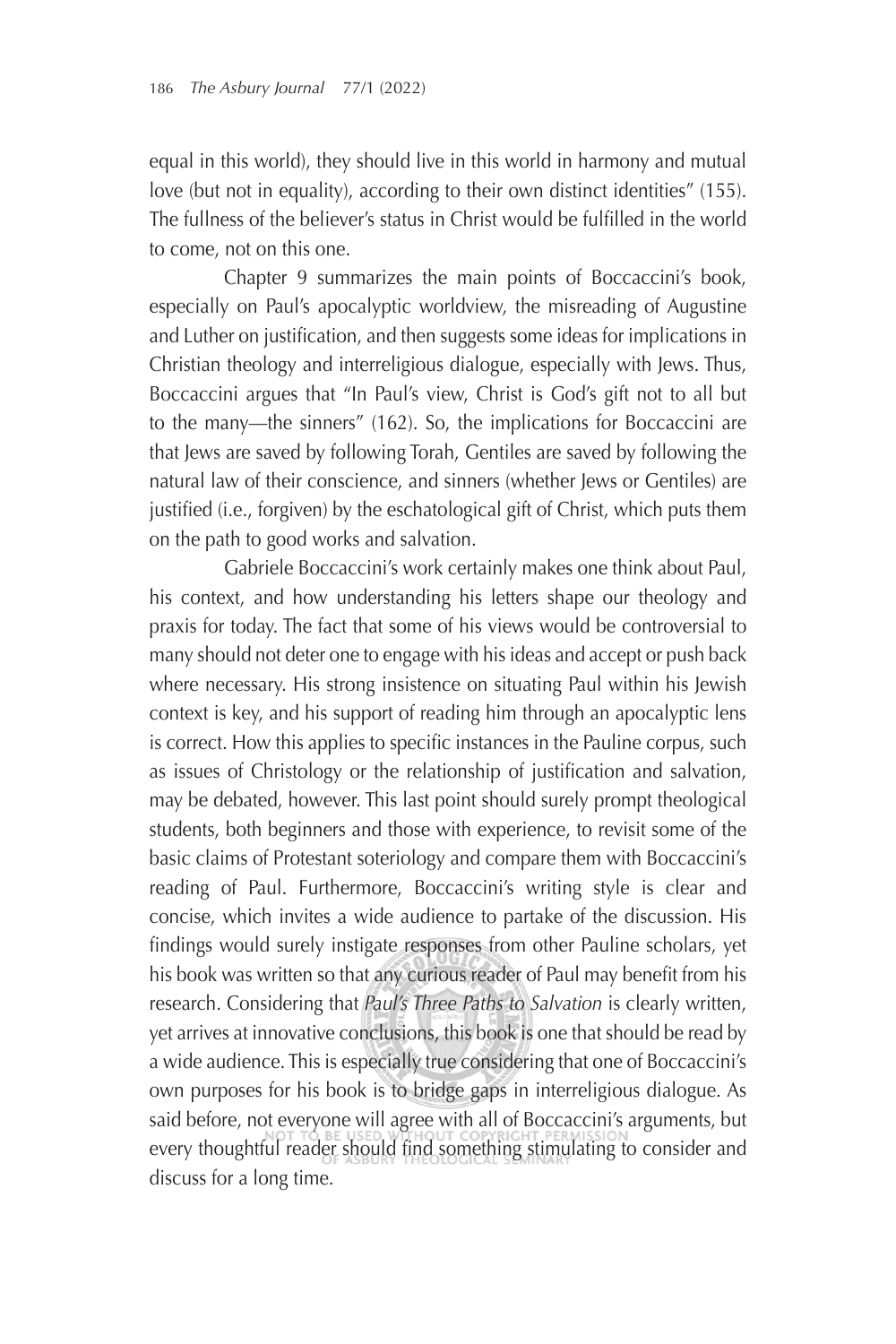### **Paul & the Power of Grace**

John M.G. Barclay Grand Rapids, MI: William B. Eerdmans 2020, 200 pp., paperback, \$22.00 ISBN: 978-0-8028-7461-0

#### *Reviewed by Matthew R. Peterson*

John M.G. Barclay's 2015 book *Paul and the Gift* has been hailed by many New Testament scholars as a landmark development on the topic of grace in the writings of Paul. Through his new book *Paul & the Power of Grace,* Barclay offers a summary (and partial expansion) of the arguments from that earlier work for readers who might have been intimidated by its size and abundance of technical data.

Those who have read *Paul and the Gift* will be familiar with the general arguments that make up the majority of this new book. The first three chapters provide a brief orientation to ancient Mediterranean giftgiving customs. Barclay demonstrates how ancient assumptions contrast (sometimes starkly) with the modern western notion that "pure" gifts ought to be non-reciprocal and disinterested. References to ancient philosophers and moralists undergird Barclay's taxonomy of six ancient "perfections" of gift-giving: superabundance, singularity, priority, incongruity, efficacy and noncircularity. This taxonomy is used to provide specification on grace language in a variety Second Temple Jewish works, and in so doing modifies the work of New Perspective scholars like E.P. Sanders. The giftgiving taxonomy is also employed later in the book to lend precision for Barclay's analysis of how Paul uses grace terminology in his letters, especially Galatians and Romans.

Barclay's analysis suggests that the "grammar" of Paul's theology is oriented towards grace as the incongruous favor of God that is intended to establish a reciprocal relationship between God and the believer. He argues that Protestant debates concerning the status of ethical obligations ("works") in Paul largely stem from imprecision in how the various shades of grace in Paul's letters are understood. Specifically, he observes a tendency to confuse incongruity with noncircularity. For Barclay, Paul's wrestling with the Christ event and responses to that event from Jews and Gentiles are most profitably seen through the lens of incongruity. Any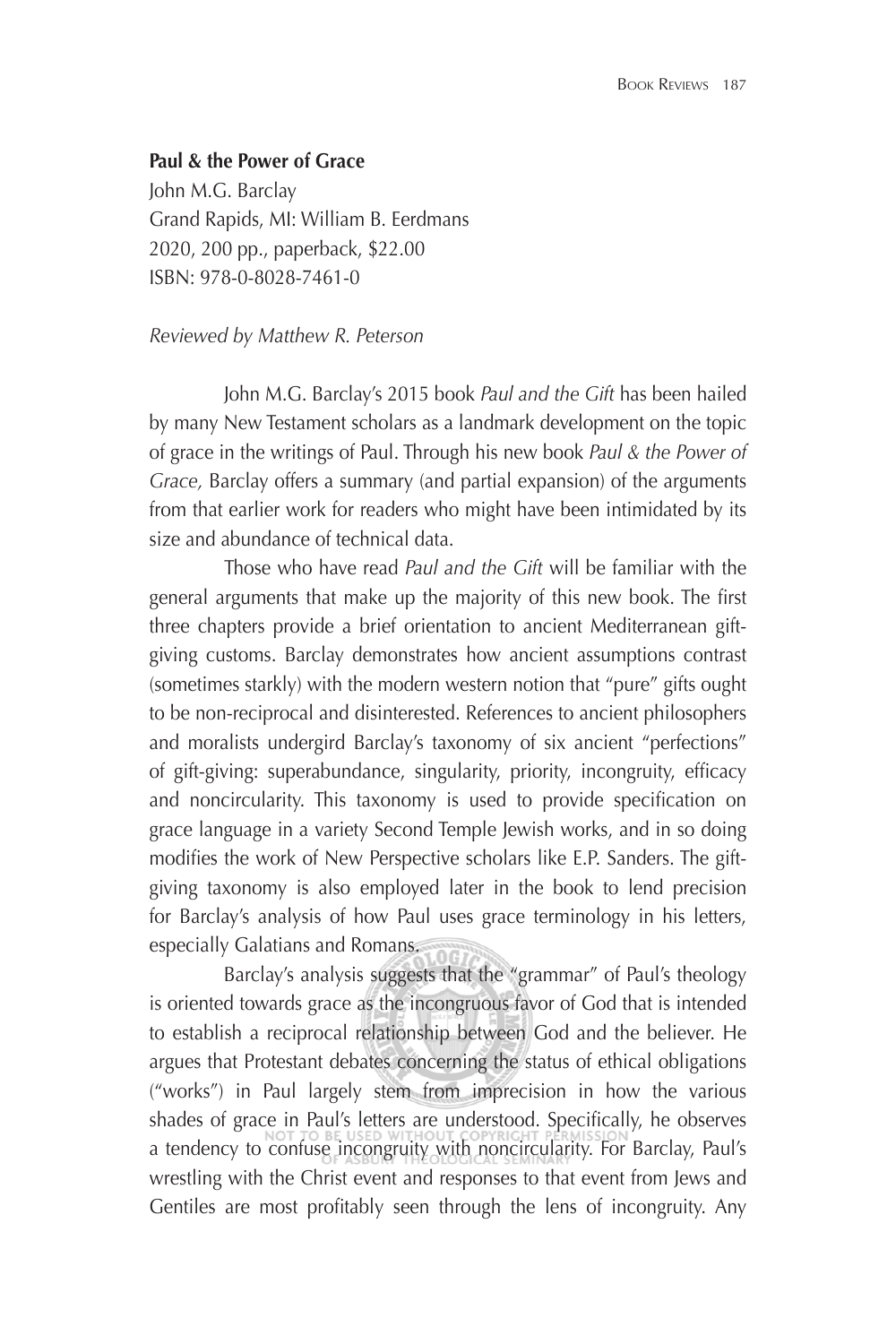other "perfections" operate at a secondary basis. The incongruous gift of Jesus Christ upset ancient conceptions of worth. A disruption of traditional assumptions concerning the worthiness of recipients then molded Paul's contextualized theology found in his letters.

Later chapters interact with other prevailing views on Paul, draw implications of Barclay's work for Christian communities, and (briefly) address how grace language is employed in the disputed and non-Pauline letters. Despite the limited scope that a book of this size affords, Barclay successfully summarizes several major areas of contention in Pauline studies (most specifically regarding Galatians and Romans). His concise discussions of key passages in the letters should prove helpful for readers who might not be fully versed in recent trends in Pauline studies. Barclay's reflections on community application, while brief, draw the work out of the theoretical realm by delving into the pastoral implications of God's incongruous yet circular grace. Such a pastoral focus is a fitting conclusion to the work given its intended audience.

Although a substantial amount of detail found in *Paul and the Gift* has been omitted in pursuit of a shorter format, *Paul & the Power of Grace* retains the major points and several minor nuances from that larger work quite well, which is a remarkable accomplishment. For those who have already read *Paul and the Gift*, this new book can serve as a helpful summary that offers some intriguing (albeit minor) additional reflections. Barclay's writing style is, as always, a treat that successfully traverses the narrow bridge between erudition and approachability. Such a balance is especially appreciated given the intent of this work to engage additional (non-academic) readers. Readers who wish to engage with a thorough exegesis of the pivotal passages would do well to pick up the larger *Paul*  and the Gift. But for those who desire to incorporate Barclay's findings into their ministry yet lack the time or technical training to work through that book, or for college or seminary students who are less familiar with the current scope of Pauline studies, *Paul & the Power of Grace* is perfectly targeted.

> NOT TO BE USED WITHOUT COPYRIGHT PERMISSION OF ASBURY THEOLOGICAL SEMINARY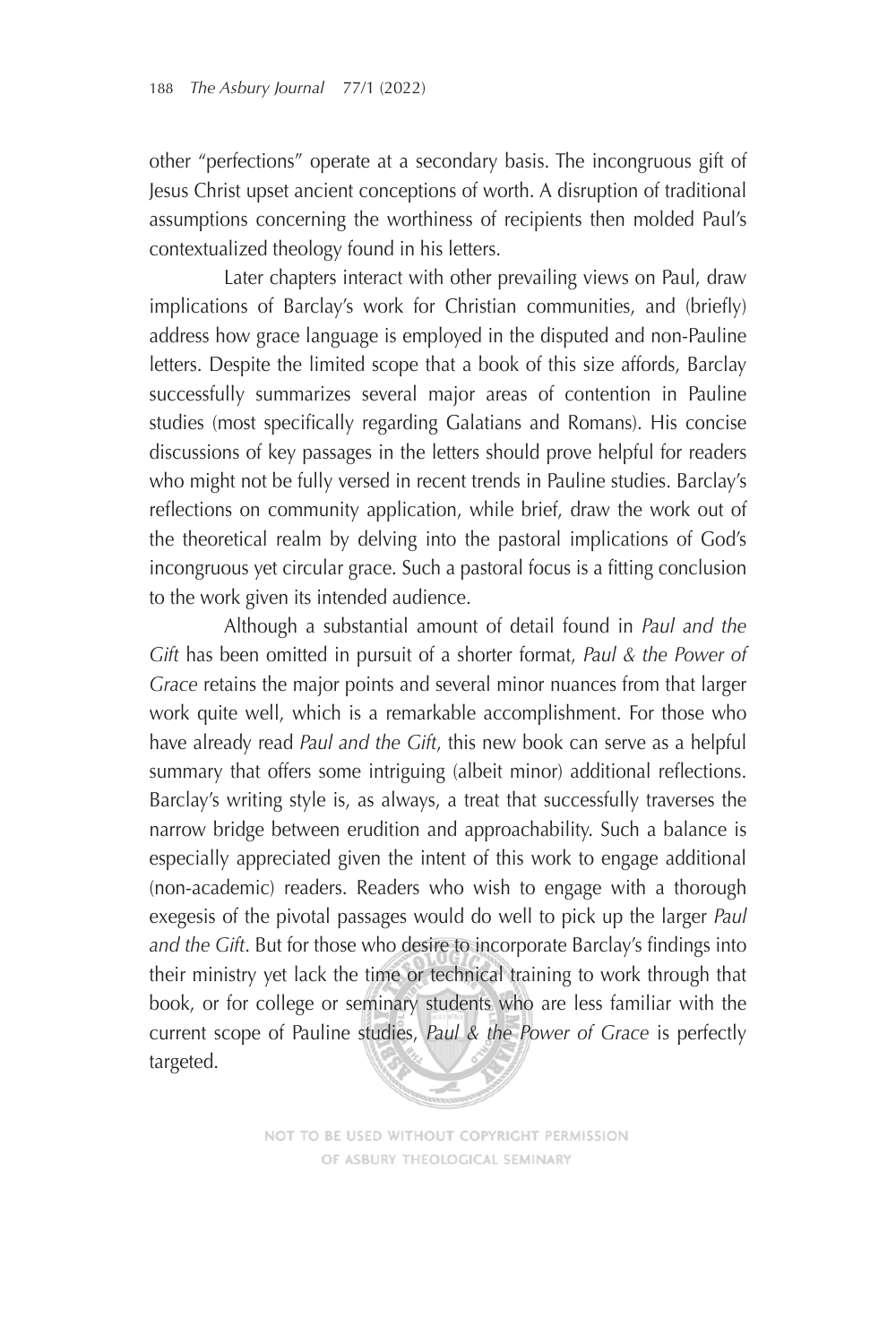#### **After Nationalism: Being American in an Age of Division**

Samuel Goldman Philadelphia, PA: University of Pennsylvania Press 2021, 208 pp., hardcover, \$24.95 ISBN: 978-0812251647

#### *Reviewed by Zach Jeffcoat*

*After Nationalism* conjured up an old memory of mine – one from preschool. My first memories of school are of saying the Pledge of Allegiance to the American and Christian flags at a private religious school. With time, this ritual has become increasingly strange to me. Realizing I had no sense of their continuity, it seems that I merely assented to them as normal goods. Dr. Samuel Goldman analyzes the national symbols that US citizens often mistake for commonly held ideas and sentiments.

In *After Nationalism,* Dr. Goldman uses a rough set of ideal types to describe historical conceptions of the American nation: the covenant, creed, and crucible. First, the covenant symbolized "a special relationship between the English settlers of the Atlantic Coast and the God of [Abraham]." Next, creedal nationalism defines America by "the correspondence between its institutions [and] universal ideals" -- like individual rights. Last, the crucible borrows Americanness as an *eventuality* in the oftcited melting pot analogy (2). In the second to last chapter, Dr. Goldman uses another mnemonic -- memory, nostalgia, narrative -- to describe the different moods of historiography. Finally, Goldman explains how his title functions as an allusion *and* a thesis. *After Nationalism* is a play on the title *After Virtue* (by Alasdair MacIntyre). As MacIntyre argued concerning virtue, Goldman argues that a "shared vocabulary" belies a "long-running dispute about their [actual] content" (118). In short, he argues that stronger, more coherent institutions will be best for sustaining the Union amid a "cacophony" of national ideas (119).

Dr. Goldman's framework is ready for application in discussions among Christian scholars and laypeople alike because its familiar terminology can be related to traditional conceptions of Christian [communitarianism/ commonality]. Most obviously, the concept of covenant is richly laid out through scripture and thoroughly explored within the tradition. Next, the Book of Galatians -- with particular attention to 3:28 and its context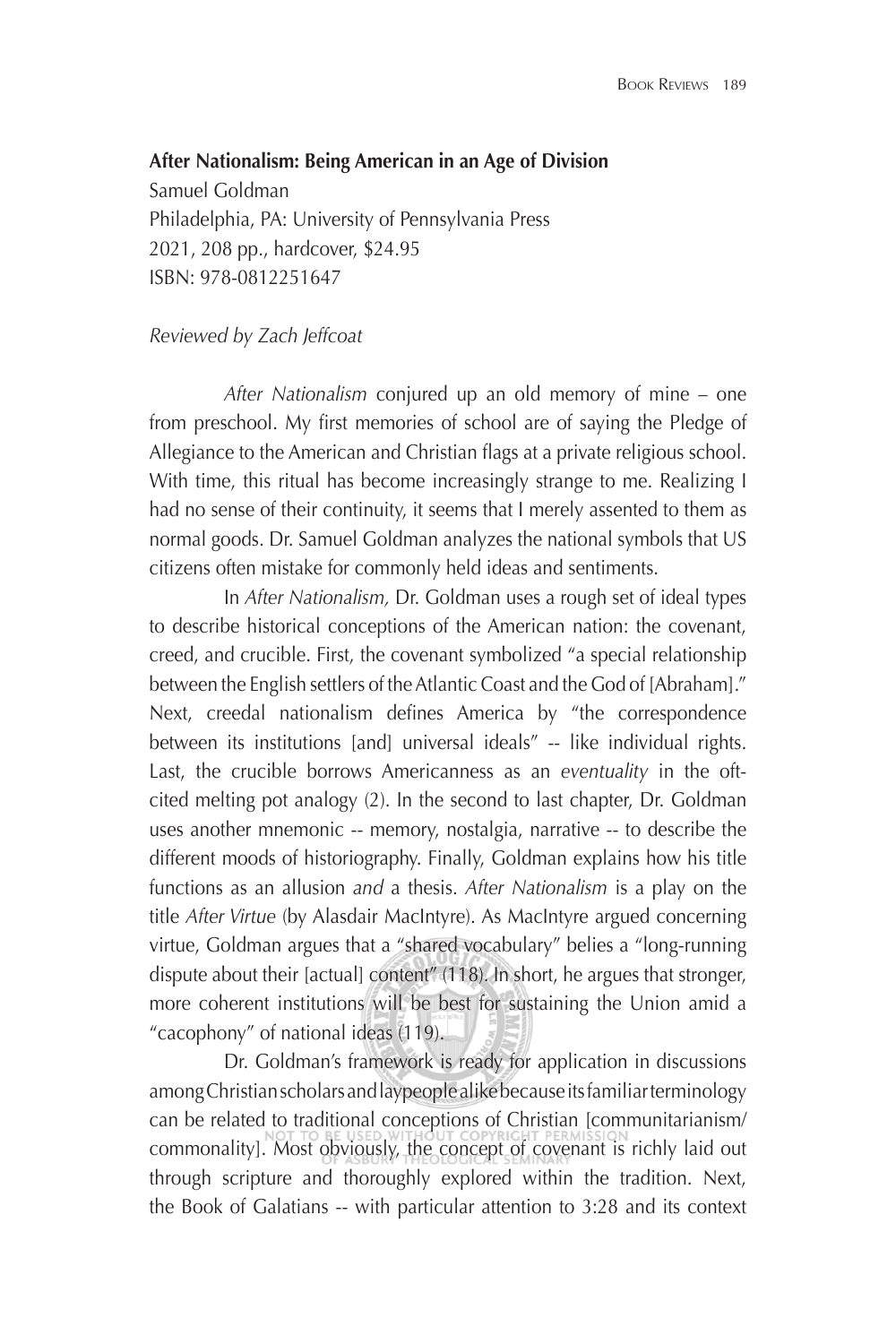("neither Jew nor gentile […] you are all one in Christ.") -- can be put into robust dialogue with Goldman's exploration of crucible and melting pot nationalism. Then, most creatively, naming "creedal nationalism" in a discussion can help to highlight political nuances in discussions of creedal and confessional orders of Christianity.

Apart from its orthodox institutionalism, Goldman's conclusions could be characterized as *lasses-faire* or typical-libertarian. While I agree that stately pluralism might be the best potential outcome "after nationalism," I question whether anyone wants to see that come about. For example, much of the gridlock surrounding federal policies could be easily resolved by empowering state governments to make and enforce *different* laws, but there are two major drawbacks. First, states have not always had a good record of governance. Second, I would suggest that -- in the absence of major reforms -- only wealthy citizens would be able or likely to move to a state whose governance they prefer. With so many landlocked minorities, federalism (and, with it, nationalism) will tend to remain strong. That said, the relationships between geography and belief are worth discussing at length.

As one of Max Weber's fanboys, I cannot help but include him in my analysis. His work on the confluence of nationalism, traditionalism, and Protestantism is relevant to the American spirit. In particular, I feel that Weber's work demonstrates how rationalized forms of sectarianism can be almost *supernaturally* effective in producing social change but, without proper checks and balances, can become cancerous towards the same ends.

All things considered, Dr. Goldman's *After Nationalism* is an eloquent brief on the belief in and interpretation of United States' national history. Its suitability for broad consumption is only matched by the timeliness of its publishing. *After Nationalism* could be a crucial read for those looking to process the sentiments and ideas that the upcoming midterm elections are sure to try and conjure in us all.



NOT TO BE USED WITHOUT COPYRIGHT PERMISSION OF ASBURY THEOLOGICAL SEMINARY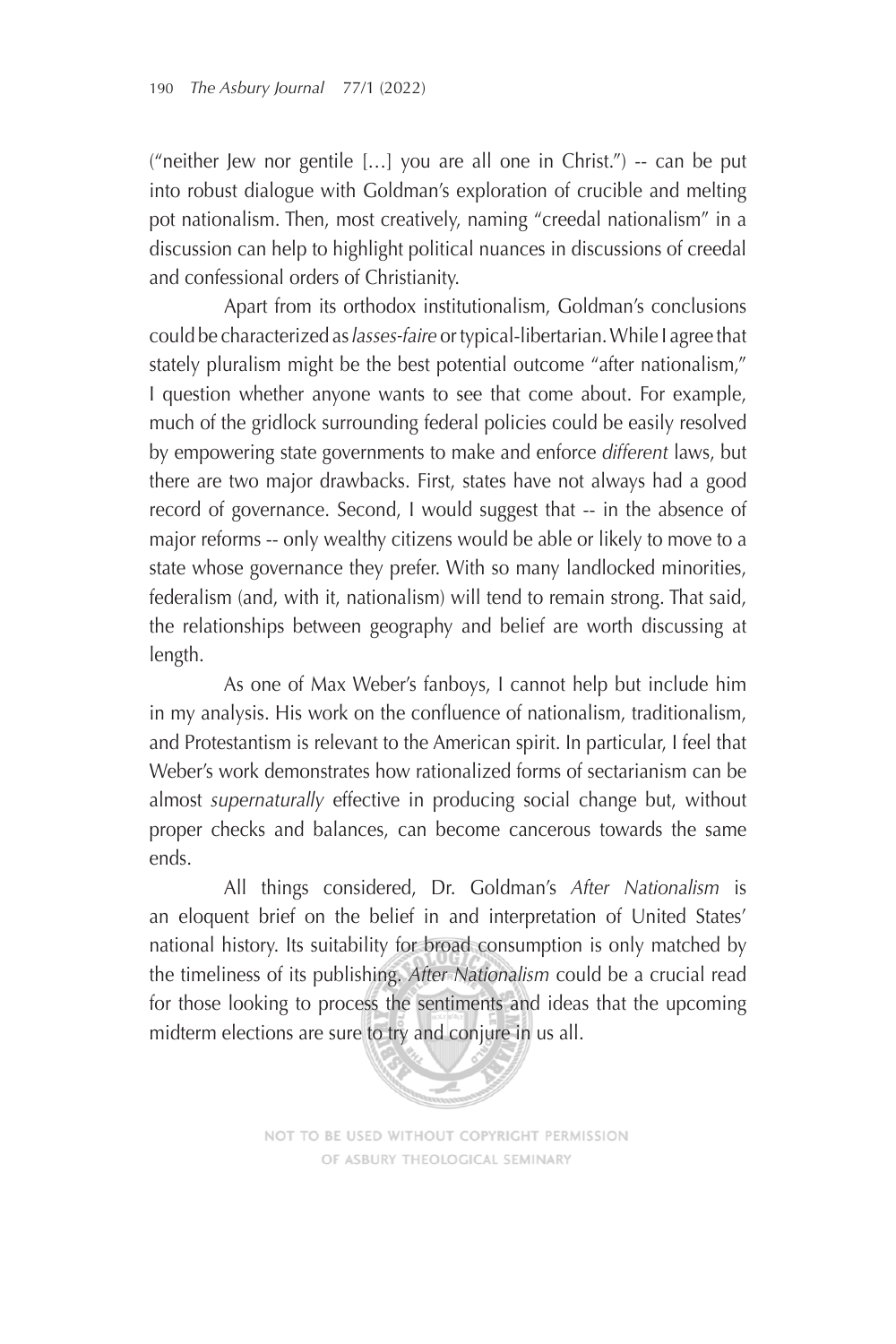#### **Abject Joy: Paul, Prison, and the Art of Making Do**

Ryan S. Schellenberg New York, NY: Oxford University Press 2021, 248 pp., hardcover, \$74.00 ISBN-13: 978-0190065515

#### *Reviewed by Zachariah S. Motts*

Page after page, *Abject Joy* is an insightful, thought-provoking book. While there will be plenty to discuss, develop, and disagree with in this well-researched monograph, it is a work that opens new possibilities and propels the conversation in new directions. That can be a very difficult thing to do in biblical studies, especially in trying to shed new light on the Pauline texts. From the beginning, though, Schellenberg takes a novel angle and plunges into the prison experience of St. Paul.

The methodology at work is to take seriously what we know of the physical, social, and psychological effects of prison isolation and deprivation in recent studies, and to lay those realities alongside extrabiblical evidence from Paul's era. All of this is done with an eye on the Pauline texts, looking for places where the interpretations that grew up around Paul may be romanticizing or heroizing the realities that he faced. The reader is asked to revisit seemingly basic questions once again: Who is this Paul, and how does he describe his own experience? What does it mean to write about "joy" from prison?

Densely researched throughout, Schellenberg takes the reader on a tour of ancient sources from various strata of the Greco-Roman world. We are invited to try on different interpretations of Paul as contemporary letters, reports, and narratives are unfolded in front of us. Does the language of Stoicism really fit as a parallel for Paul's language? Is Paul facing prison like a noble or like someone without any status in society? At the same time, Schellenberg details analogous situations and experiences of prison life from recent studies, guiding the reader through ethnographic evidence that questions the more idealistic, hagiographic descriptions of Paul's ordeal. Sociological study is brought to bear in an attempt to identify some of the shared human features of being an imprisoned person in any time period.

Of course, Schellenberg is also providing an interpretation, but it is a position richly supported by ancient extra-biblical textual evidence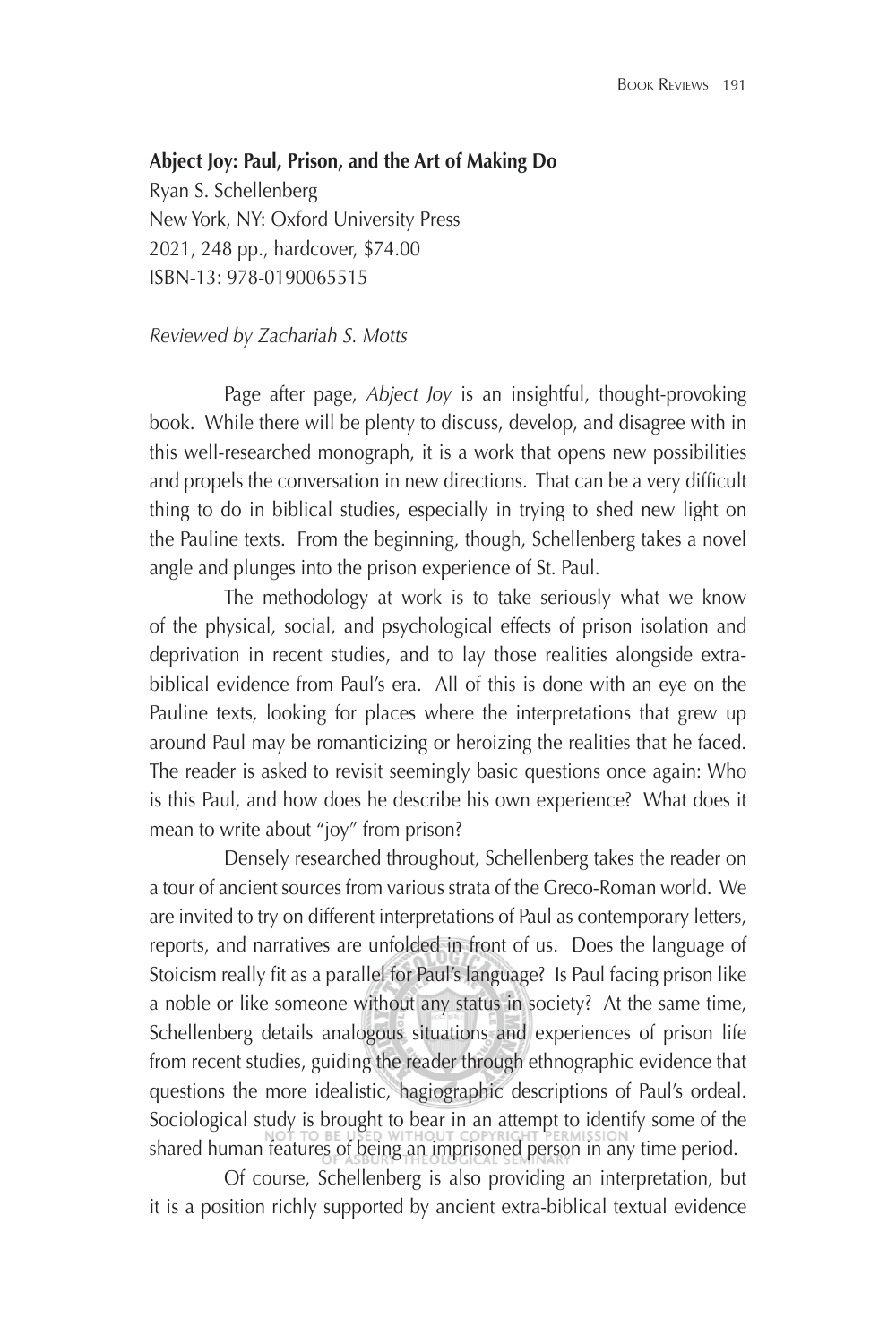seen through the lens of the lived realities of incarcerated persons, which calls us back to the biblical text once again to reevaluate and refresh our understandings. While he is careful to note the differences between modern prison experiences and ancient ones and is wary of over-psychologizing Paul, he does believe that carefully considering the accounts of imprisoned people from ancient and modern times can bring us closer to understanding the meaning of the "joy" that Paul is writing about in correspondence with Christians on the outside. Whether or not one agrees with the directions Schellenberg takes the evidence, he does a great service by shaking entrenched and seemingly self-evident interpretations of the Pauline epistles without being baldly controversial.

It was also enjoyable to watch the way the methodology and argumentation develops throughout *Abject Joy.* For a biblical studies student looking for inspiration on how to approach research on the wellworn and heavily debated passages of the Bible, there is much to learn here. Tomes about the Apostle Paul pile up, but this monograph of modest length is one that is worth taking note of and discussing. I look forward to future offerings from Schellenberg and hope to see more monographs in this general vein of biblical scholarship. A recommended read for Pauline scholars and students alike.

# **Handing Down the Faith: How Parents Pass Their Religion on to the Next Generation**

Christian Smith and Amy Adamczyk New York, NY: Oxford University Press 2020, 258 pp., ebook, \$9.99 ISBN: 978-0190093358  $0 G \tilde{r}$ 

## *Reviewed by Zachariah S. Motts*

There are many books on parenting by religious parenting gurus of one type or another. Most offer varying degrees of well-meaning advice on how to deal with particular cultural issues and parent in a manner faithful to one's faith tradition. There are many such books on the market, but this is not one of those books. This is a work of original research in conversation with other research on parenting that attempts to understand the reality of religious parenting and religious transmission in the United States. Rather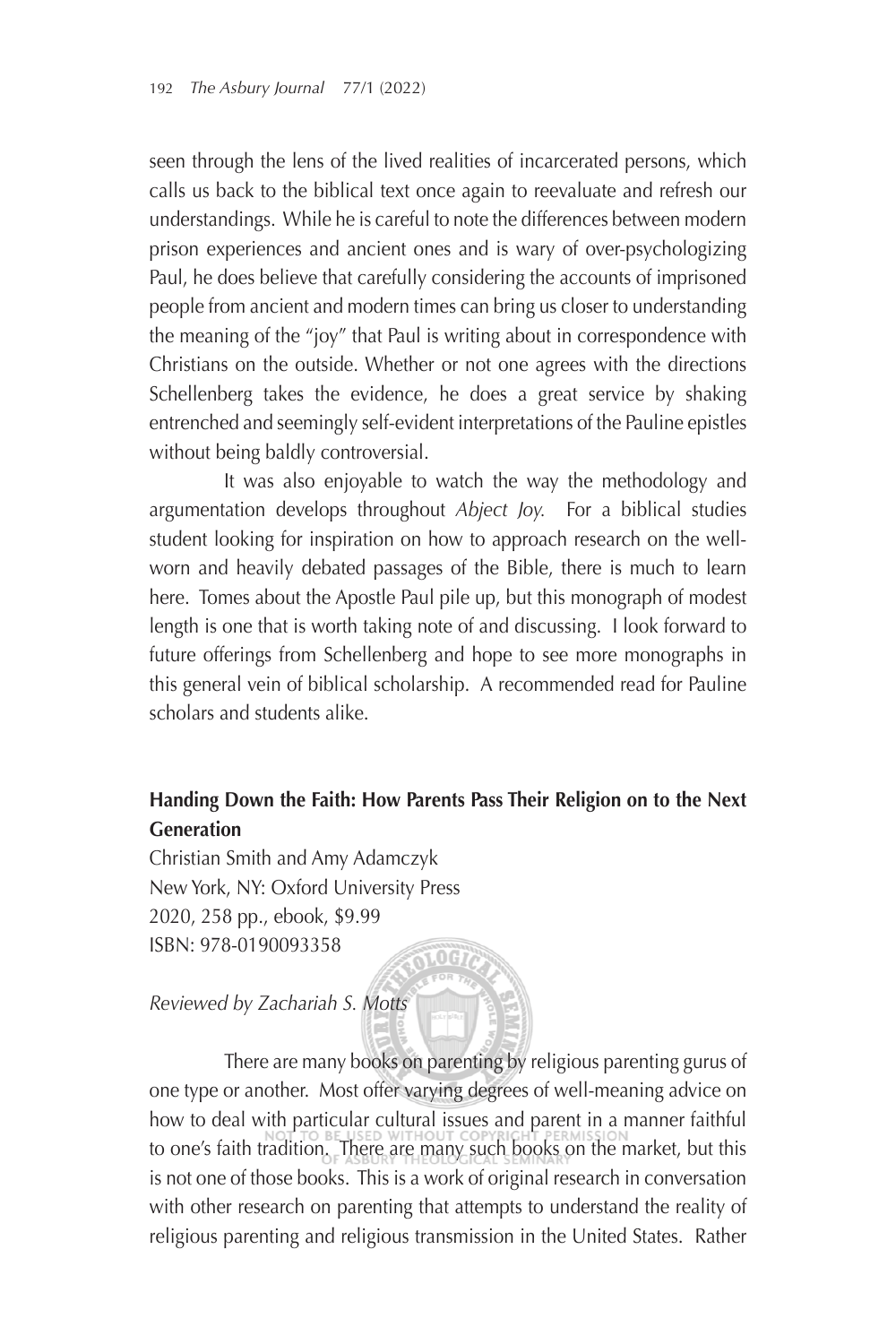than give advice on how parenting should happen, *Handing Down the Faith* is a sociological study that attempts to listen careful to American parents.

In that way, it is a descriptive rather than a prescriptive work. The authors lean heavily on field work, questionnaires, and, especially, interviews of American parents to paint a picture of attitudes toward parenting and the outcomes of those attitudes. Their team conducted 235 interviews of 150 households from a spectrum of American religious adherents: "white evangelicals, white mainline Protestants, black Protestants, white Catholics, Hispanic Catholics, Mormons, Conservative Jews, Muslims, Buddhists, and Hindus" along with "a sample of non-religious parents for comparative purposes" (227). So, though the authors admit that the sample and the topics of some of the interview questions tended to skew Christian, voices of parents from other religious traditions feature prominently throughout the work.

Voices of American parents are the focus of Smith and Adamczyk's study. They give space to allow parents to describe their own understanding of religious parenting in order to illustrate better the cultural and conceptual world in which these people are moving and raising their children. Their words have been carefully transcribed, coded, and placed alongside the results of other surveys in ways that provide deeper insight into those statistics. This work is a partial contribution to a larger conversation, and the authors are careful in their interpretations to not draw overly broad conclusions about religious transmission. Even so, they are able to point out some thought-provoking features of the sociological landscape of American religious parenting and the self-understandings of those parents.

Obviously, as with any study of this type, it provides a snapshot of the past. Though recently published, the bulk of the research occurred between 2015 and 2016. There are times that the concerns of the text do seem dated after the boiling interactions between religion, politics, immigration, racial discrimination, and public health over the past few years. I was struck at one point by comments concerning perceptions of racial discrimination in schools by Asian-American parents which seemed very disparate from where the conversation is today. One cannot help but wonder how different these interviews would have gone today, and how these major events, like the closing of places of worship because of COVID-19, is affecting religious transmission today.

Those limitations, though, are not as much a criticism of what Smith and Adamczyk have created here as a call for continuing research.